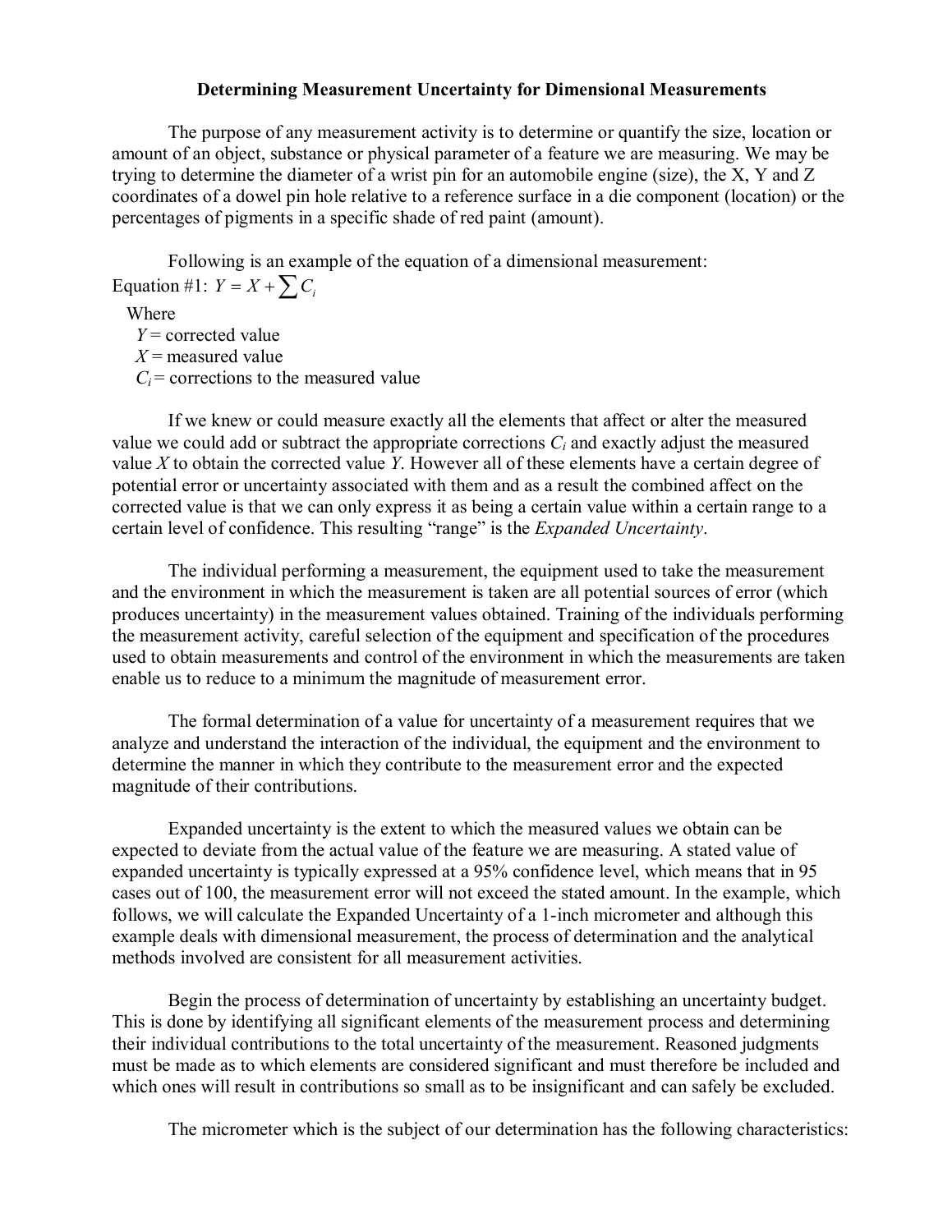Range of measurement:  $0.0$  to  $1.0$  in  $/ 0.0$  to  $25.4$  mm Resolution: 0.0001 in / 0.00254 mm Type of measurement display: Digital It is equipped with a "ratchet" or "clutch" to minimize inconsistency in applied measuring force.

The gage block which will serve as the "master" is made of a special grade of steel, which is capable of being hardened, and which will retain a high degree of dimensional stability.

For this specific micrometer, the following elements are identified as contributing to the overall measurement uncertainty and therefore requiring a correction to the measured value to account for their contribution.

- 1.)  $C_1$  = Uncertainty of setting master
- 2.)  $C_2$  = Uncertainty of repeatability
- 3.)  $C_2$  = Uncertainty of resolution
- 4.)  $C_3$ = Uncertainty of thermometer
- 5.)  $C_4$  = Uncertainty in CTE (Coefficient of Thermal Expansion)
- 6.)  $C_5$  = Uncertainty due to temperature differential between micrometer and standard

Since the micrometer and the gage block are both made of steel which has a high compressive strength and the micrometer has a ratchet on the thimble to minimize applied measurement force, dimensional distortion of the micrometer frame and the gage block is considered insignificant and therefore no correction is deemed necessary. This statement is an example of reasoned judgment in determining what contributors are worthy of analysis and which ones can be excluded without impacting the final determination.

The uncertainty budget used has 9 columns for entering data (see attached spreadsheet). They are listed below with a brief explanation of what they represent.

Column 1.) The identifier for the correction being determined.  $C_1, C_2, C_3$  etc.

Column 2.) The source of the uncertainty associated with the correction identifier.

- Column 3.) The statement or estimate of the uncertainty associated with the source. This is typically an expanded uncertainty for Type B's and may be an expanded or standard uncertainty for Type A's. It is necessary to determine which uncertainty Is given for Type A's. The units are typically micro inches  $(\mu$ in) or micrometers
- Column 4.) Degrees of Freedom. This is an indicator of how much information was used in the statistical determination of an uncertainty estimate. It is equal to the number of measurements taken  $(n) - 1$ . If 30 measurements were taken then the degrees of freedom would be  $(n - 1)$  or  $30 - 1 = 29$ . For Type B uncertainties the degrees of freedom are by convention considered to be  $(\infty)$  infinity.
- Column 5.) Type of uncertainty. Type A uncertainties are those that are statistically determined. Type B uncertainties are those that are determined by any other means. These means may include previous measurement data, experience with or general knowledge of the relevant materials or instruments, data provided in calibration and other reports, manufacturer's specifications and uncertainties assigned to reference data taken from handbooks.
- Column 6.) Type of distribution. Each contributor to the overall uncertainty has an underlying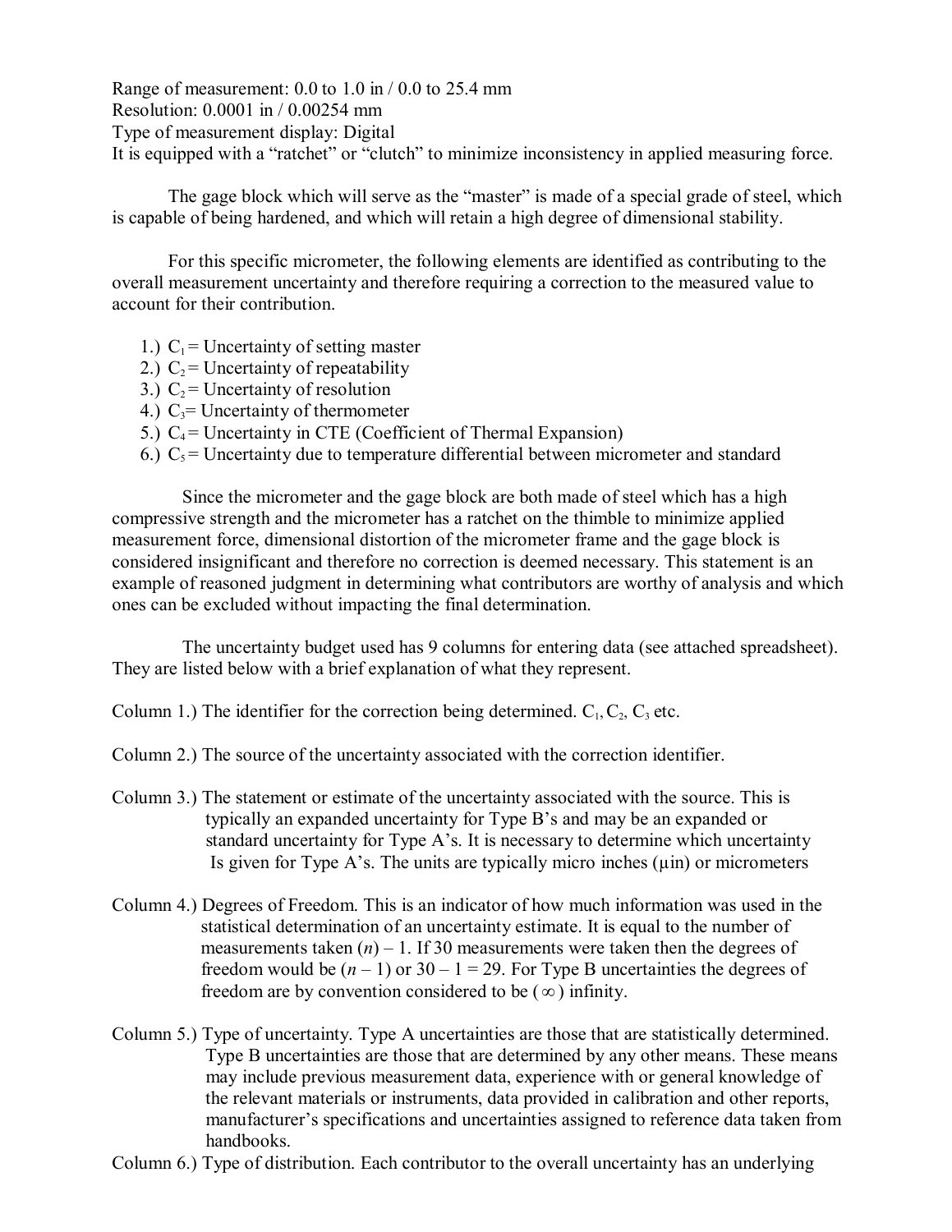distribution associated with the various values that might be obtained for it. There are numerous types of distributions these values might take but for dimensional uncertainties we will consider the 4 most common types as listed below.

## **Normal distribution**:

This distribution results from processes that produce a population in which 68.26% of the population is located within  $+/-1$   $\Sigma$  of the mean, 95.45% is located within  $+/-2$   $\Sigma$  of the mean and 99.73% is located within  $+/-3 \Sigma$  from the mean.

## **Rectangular distribution**:

This distribution results from processes that produce a population in which all values are equally likely to occur. 95% of the population is contained within  $+/-\sqrt{3}\Sigma$ .

# **Triangular distribution**:

This distribution results from processes that produce a population in which most values are concentrated near the center. 95% of the population is contained within  $+/-\sqrt{6} \Sigma$ .

### **"U" distribution**:

This distribution results from processes that produce a population in which most values are concentrated near the boundaries. 95% of the population is contained within  $+/-\sqrt{2} \Sigma$ .

- Column 7.) Divisor. This is the number that divides the *Expanded Uncertainty* to obtain the *Standard Uncertainty*. It is the coefficient of S in the above descriptions.
- Column 8.) Standard Uncertainty. If the stated or estimated uncertainty in column 3 is an Expanded uncertainty then divide it by the divisor in column 7 to obtain the Standard uncertainty and enter it in this column. If the uncertainty in column 3 is a standard uncertainty then transfer it directly to this column. The units should be the same as column 3.
- Column 9.) Variance. The value in this column is the square of the Standard uncertainty found in column 8. (Variance = Standard Uncertainty<sup>2</sup>). The units should be  $\mu$ in<sup>2.</sup>

Below column 3 is a cell titled Sum of Variances. Place in this cell the sum of all the variances in column 9.

Below the cell referenced above is a cell titled Combined Standard Uncertainty  $(U_c)$ . The Combined Standard Uncertainty is the square root of the Sum of the Variances. Obtain this value and place it in this cell.

Below this cell is a cell titled Expanded Uncertainty (U).  $U = kU_c$  where k is a coverage factor determined as follows.

**Rules for selecting values of the coverage factor** *k***:** (This list is not intended to be all inclusive) 1.) If one or two contributors are dominant and their distribution is rectangular use k=1.65 for a result at a 95% confidence level.

2.) If three or more contributors are dominant and their distribution is rectangular use  $k =$ 2.00 for a result at a 95% confidence level.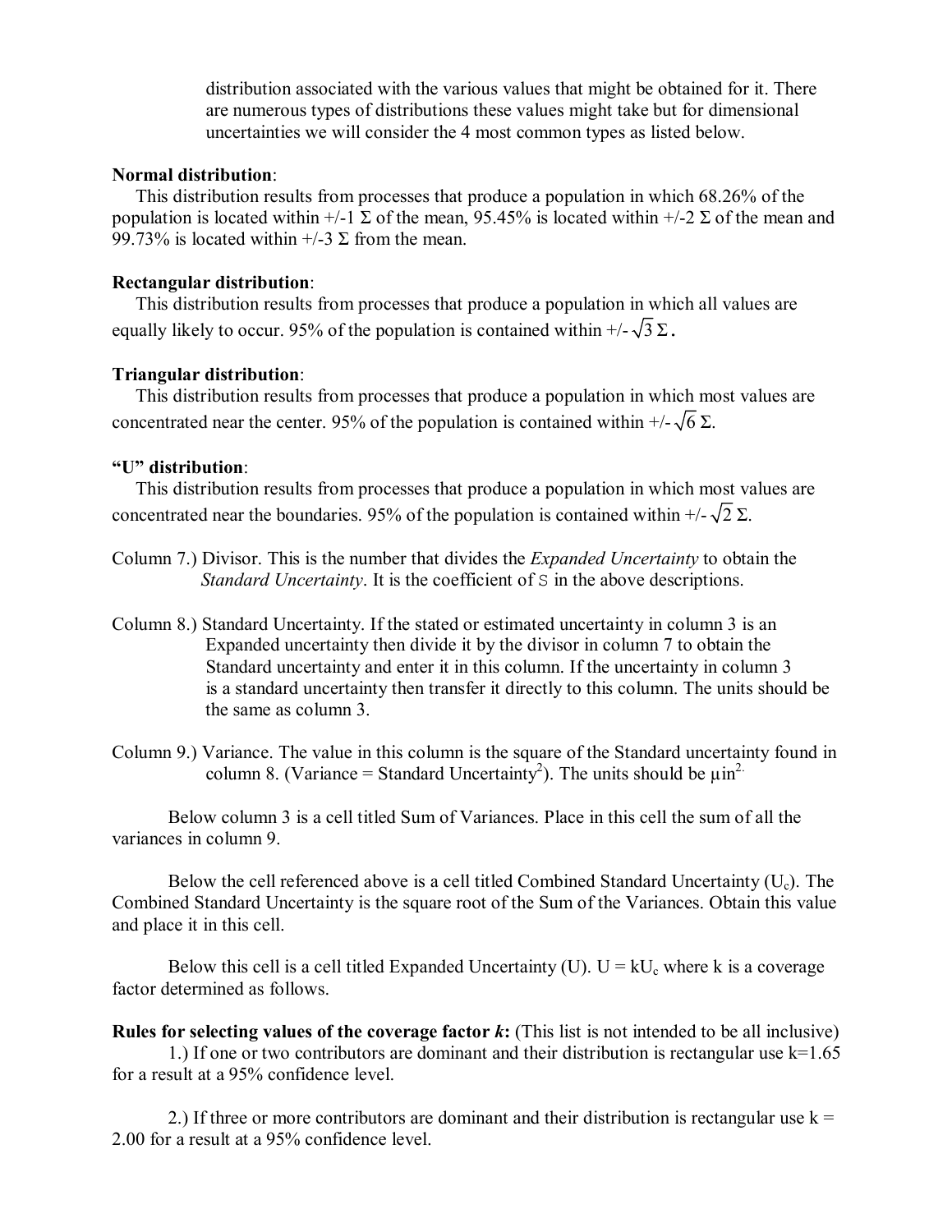3.) If one contributor is dominant and its distribution is normal use  $k = 2.00$  for a result at a 95% confidence level. If the contributor is Type A and the degrees of freedom are small (less than 30) obtain the value of k from a table of values for Student's *t*-Distribution using the appropriate degrees of freedom at a 95% confidence level.

4.) If a combination of contributors with normal and rectangular distributions is dominant use  $k = 2.00$  for a result at a 95% confidence level.

### **Data Collection**

**Uncertainty of Master**: The master is a 1.00 in grade 2 gage block. The calibration certificate for the gage block indicates that it has an expanded uncertainty of  $3.00 \mu$  in. Since the standard uncertainty is not determined statistically, there are no degrees of freedom. For the same reason it is a Type B uncertainty. Gage blocks are sorted for size and categorized into grades based on accuracy. The most accurate are grade 1, the next level of accuracy is grade 2 etc. This process tends to produce (in all classes except the most accurate and the least accurate) a "U" distribution where the majority of items will be near the boundaries and few toward the center. The divisor for a "U" distribution is  $\sqrt{2}$ . The standard uncertainty is 2.12. The variance is 4.49

Determine the error due to repeatability and the error due to resolution. Use whichever is greater in the final determination of Expanded Uncertainty.

**Uncertainty of Repeatability**: 30 measurements of the gage block were taken with the micrometer and the standard deviation (standard error) of these values was determined to be 38  $\mu$ in. Since this value is determined statistically, it has degrees of freedom equal to *n*-1 or 29. Also since it is statistically determined it is a Type A uncertainty. The measurements produce a "Normal" distribution and since the standard error was determined the divisor is 1.00. The variance is 1,444.00

**Uncertainty of Resolution**: The micrometer reads to the nearest 50  $\mu$ in. The expanded uncertainty is one half of the resolution,  $25 \text{ } \mu \text{m}$ . This is a Type B uncertainty with no degrees of freedom since it is not determined statistically. The distribution is "Rectangular" since the actual reading that is rounded off to determine the displayed value is equal to the displayed value  $+/-2.5$ µin and all 5 digits have an equal likelihood of occurrence. The divisor for a "Rectangular" distribution is  $\sqrt{3}$ . The standard uncertainty is 14.43. The variance is 208.33.

Next we need to examine thermal conditions in the lab and thermal characteristics of the materials involved in the uncertainty determination. The laboratory is maintained at  $68^{\circ}F +/-1^{\circ}F$ . The heating and cooling system in the laboratory is controlled by a thermostat that turns on the heat when the temperature approaches  $67^{\circ}$ F and turns on the Air-conditioning when the temperature approaches 69°F

**Uncertainty of Thermometer:** As stated, the laboratory temperature is controlled to  $+/-$ 1°F however the thermometer is not exact and we need to determine the uncertainty associated with it. Expect that the thermometer is accurate to within  $+/-.5^{\circ}$ . The laboratory temperature range is  $68^{\circ}F +/-1.5^{\circ}F$ . The micrometer and the gage block are made of steel and the commonly stated value for CTE is 6 µin per inch of length per degree Fahrenheit. We will use the following equation to calculate the resulting uncertainty associated with the inaccuracy of the thermometer.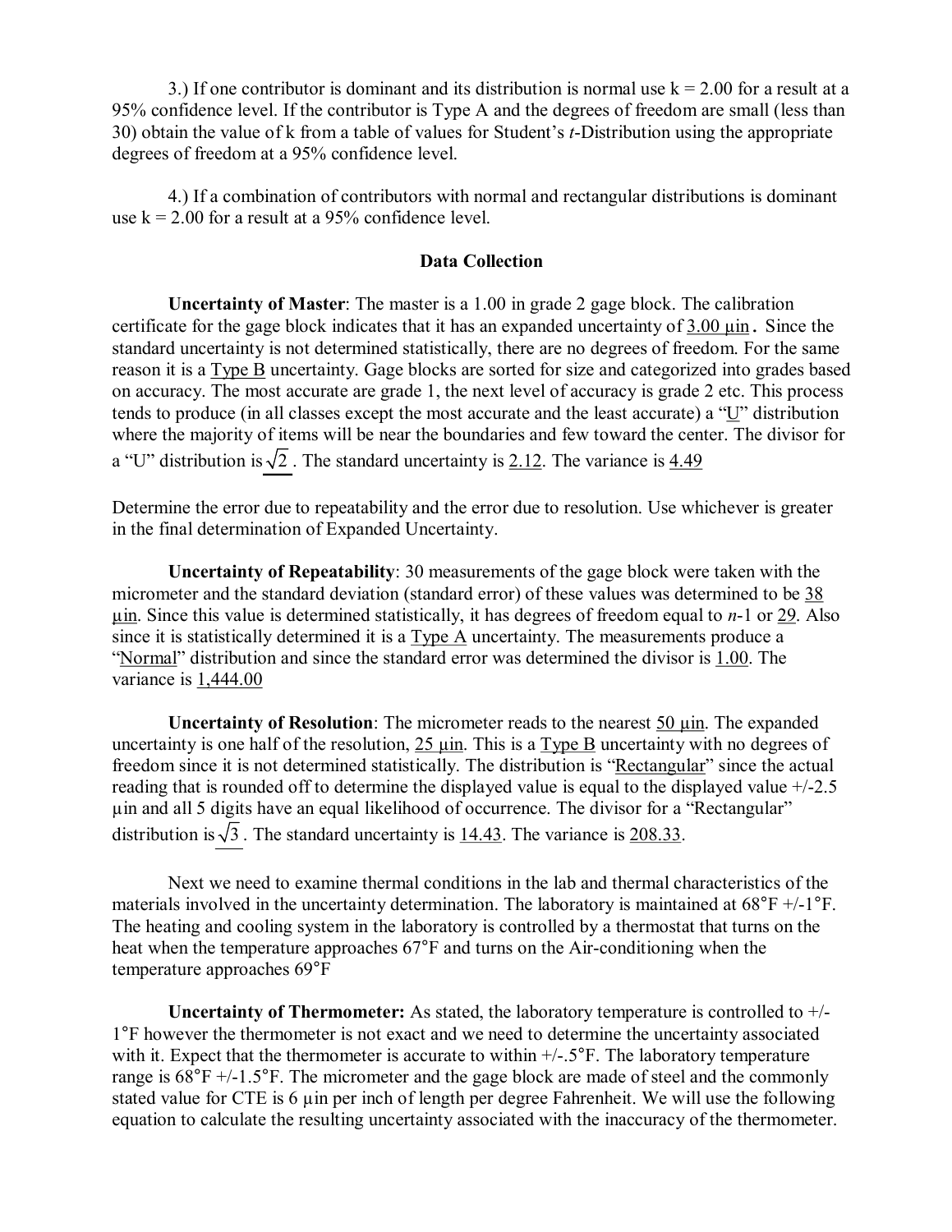Equation #2:  $\Delta L = L * \Delta T * \alpha$ Where…  $\Delta L$  = the error in length  $L =$  the nominal length of the gage block  $\Delta T$  = the expected error of the thermometer in degrees Fahrenheit  $\alpha$  = CTE (Coefficient of Thermal Expansion) Substituting actual values:  $\Delta L = 1.00^* .5^* 6.00 \text{ } \mu \text{m} = 3.00 \text{ } \mu \text{m}$ 

The expanded uncertainty is  $3.00 \mu$  in. It is a Type B uncertainty therefore there are no degrees of freedom. It is unlikely that the worst case as calculated will always happen so consider this as a "Rectangular" distribution for which the divisor is  $\sqrt{3}$ . The standard uncertainty is 1.73. The variance is 3.00.

**Uncertainty of CTE (Coefficient of Thermal Expansion):** The micrometer and the gage block are made of steel and the commonly stated value for CTE is 6 µin per inch of length per degree Fahrenheit. Although this value is satisfactory for most engineering calculations, it is not an exact value and when considering precise measurements it is necessary to consider the uncertainty associated with the value for CTE. It is reasonable to expect that this value might vary by as much as 15% or .9 µin per inch of length per degree Fahrenheit. To calculate the resulting uncertainty associated with the CTE we will use Equation #3 below.

Equation #3:  $\Delta L = L * \Delta T * \Delta \alpha$ 

Where…

 $\Delta L$  = the error in length

 $L =$  the nominal length of the gage block

 $\Delta T$  = the deviation from standard temperature in the lab

 $\Delta \alpha$  = the difference in CTE of the gage block and the micrometer

Substituting actual values:

 $\Delta L = 1.00*1.5*9 \text{ } \mu \text{m} = 1.35 \text{ } \mu \text{m}$ 

The expanded uncertainty is  $1.35 \mu \text{in}$ . It is a Type B uncertainty therefore there are no degrees of freedom. Again it is unlikely that the worst case as calculated will always happen so consider this as a "Rectangular" distribution for which the divisor is  $\sqrt{3}$ . The standard uncertainty is  $0.78$ . The variance is  $0.61$ .

**Uncertainty due to temperature differential:** If the temperature of the micrometer and the gage block are not the same they will experience unequal thermal expansion or contraction and this will produce an error in the measurement. Laboratory procedures must address the need for both items to be at the same temperature. Perhaps a policy states that items for test must be placed in the controlled environment of the laboratory a minimum of 24 hours prior to measurement so that thermal equilibrium may be attained. Small fluctuations are still possible as the temperature control system of the laboratory makes slight adjustments to maintain the stated temperature of  $68^{\circ}$ F +/-1<sup>o</sup>F. It is reasonable to expect that under laboratory conditions the temperature differential does not exceed 0.1°F. We will use Equation #2 below to calculate this error as follows.

Equation #2:  $\Delta L = L * \Delta T * \alpha$ Where…  $\Delta L$  = the error in length